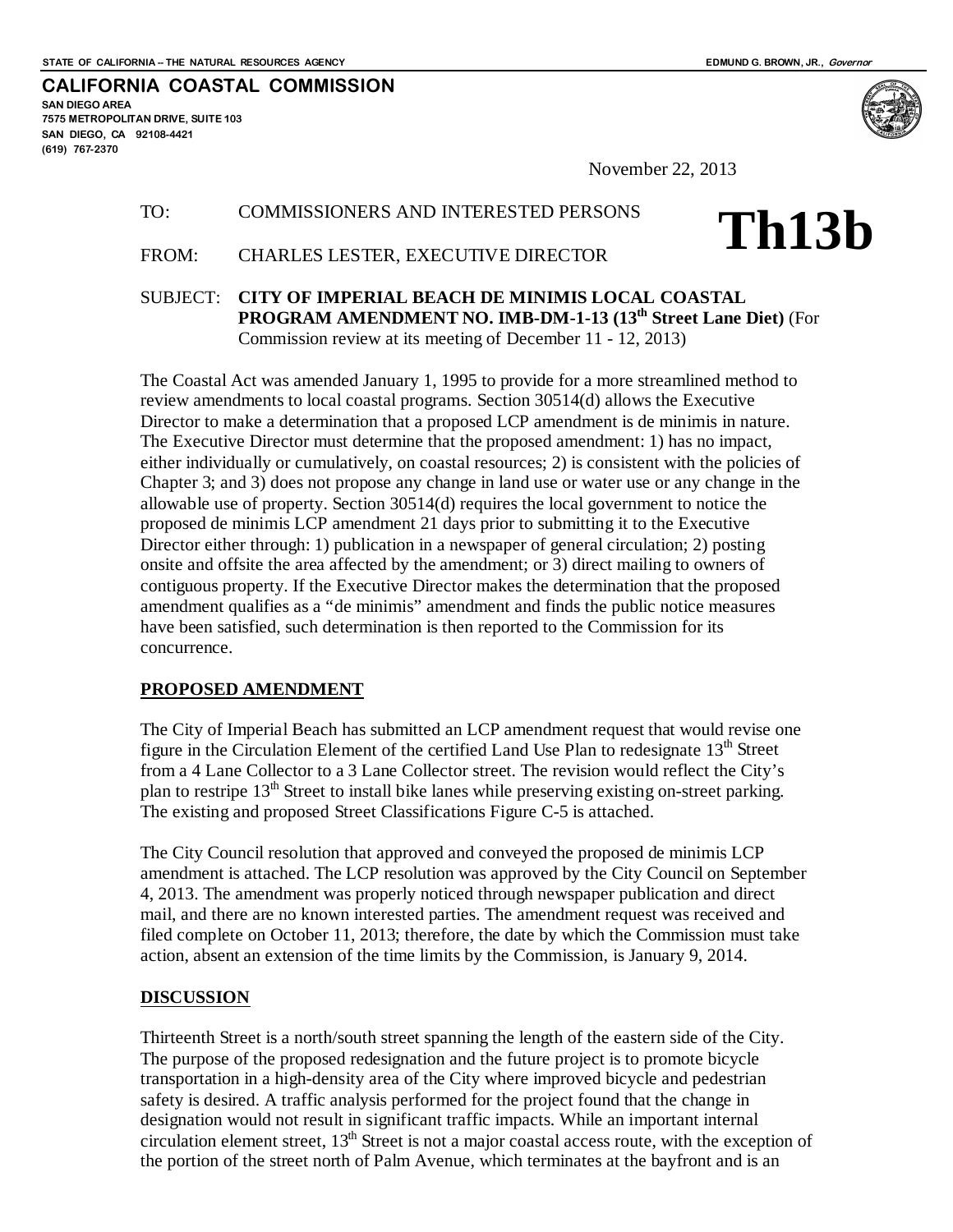Imperial Beach LCPA No. 1-13/De Minimis November 22, 2013 Page 2

access point to the Bayshore Bikeway. However, this segment of  $13<sup>th</sup>$  Street is currently designated as a 3 Lane Collector, so no change is proposed in this location. The proposed de minimis change does not change land uses or have any potential to impact coastal resources. All proposed de minimis modifications are consistent with Chapter 3 of the Coastal Act.

# **CONSISTENCY WITH THE CALIFORNIA ENVIRONMENTAL QUALITY ACT (CEQA)**

Section 21080.5 of the California Environmental Quality Act (CEQA) exempts local government from the requirement of preparing an environmental impact report (EIR) in connection with its local coastal program. The Commission's LCP review and approval program has been found by the Resources Agency to be functionally equivalent to the EIR process. Thus, under CEQA Section 21080.5, the Commission is relieved of the responsibility to prepare an EIR for each LCP.

Nevertheless, the Commission is required in an LCP submittal or, as in this case, an LCP amendment submittal, to find that the LCP, or LCP, as amended, does conform with CEQA provisions. In the case of the subject LCP amendment request, the Commission finds that approval of the de minimis LCP amendment, as submitted, would not result in significant environmental impacts under the meaning of the California Environmental Quality Act. Therefore, the Commission finds that there are no feasible alternatives under the meaning of CEQA which would reduce the potential for such impacts which have not been explored and the de minimis LCP amendment, as submitted, can be supported.

## **DETERMINATION**

The Executive Director determines that the City of Imperial Beach LCP amendment is de minimis. Based on the information submitted by the City, the proposed LCP amendment will have no impact, either individually or cumulatively, on coastal resources. It is consistent with the policies of Chapter 3 of the Coastal Act. The amendment does not propose any change in land use or any change in the allowable use of property. The City has properly noticed the proposed amendment. As such, the amendment is de minimis pursuant to Section 30514(d).

**MOTION:** *I move that the Commission concur with the Executive Director's determination that the LCP amendment, as submitted, is de minimis.*

# **STAFF RECOMMENDATION:**

The Executive Director recommends that the Commission **CONCUR** in this determination. Unless three or more members of the Commission object to this determination, the amendment shall become effective and part of the certified LCP ten days after the date of the Commission meeting.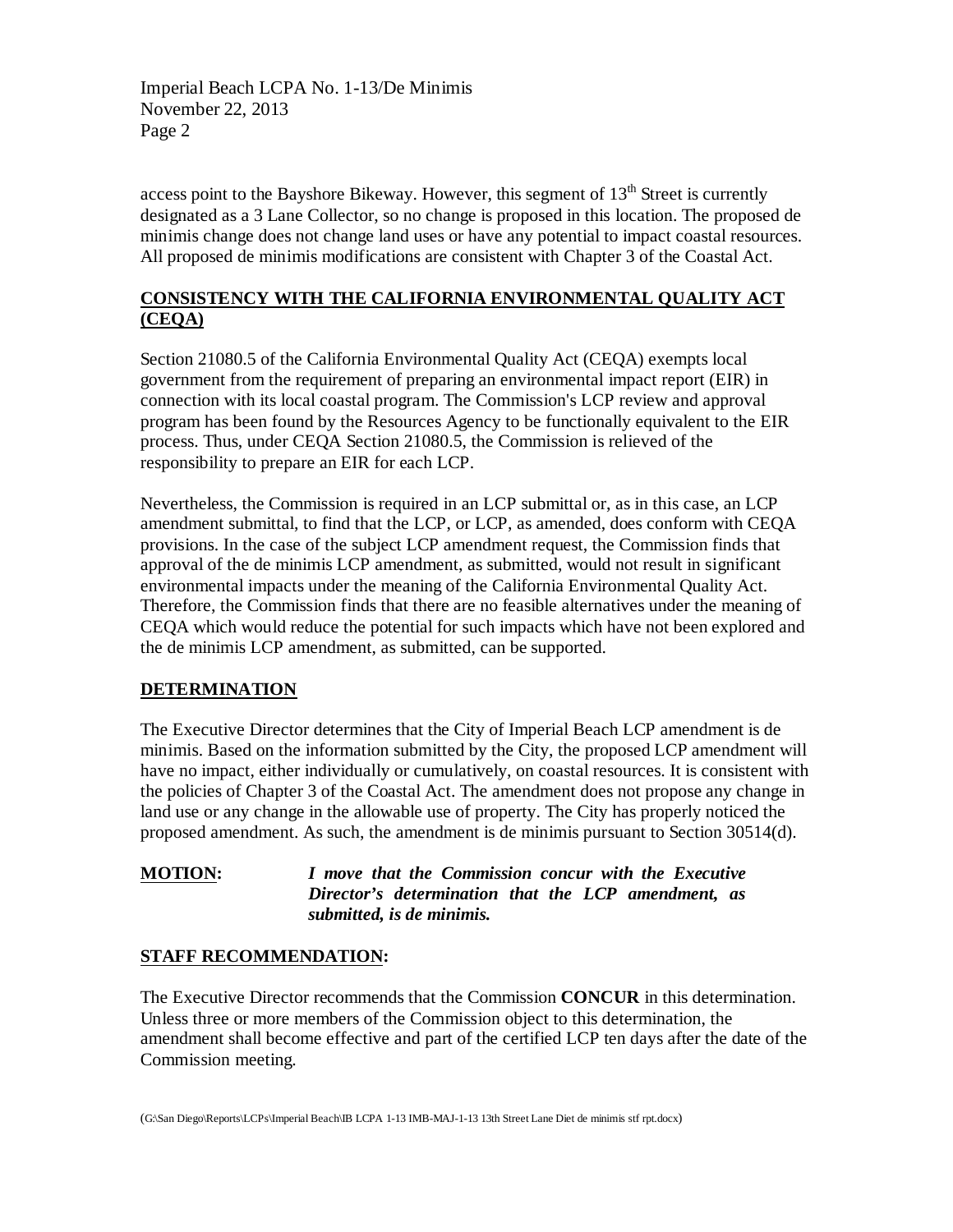### **RESOLUTION NO. 2013-7383**

## A RESOLUTION OF THE CITY COUNCIL OF THE CITY OF IMPERIAL BEACH, CALIFORNIA, AMENDING THE CIRCULATION ELEMENT OF THE GENERAL PLAN/ LOCAL COASTAL PROGRAM (GPA/ LCPA 130032) BY REDESIGNATING 13TH STREET FROM A 4-LANE COLLECTOR TO A 3-LANE COLLECTOR. MF 1120.

WHEREAS, on September 4, 2013, the City Council of the City of Imperial Beach held a duly advertised public hearing to consider comments and action on a proposed amendment to the Circulation Element of the General Plan/ Local Coastal Program (GPA/ LCPA 130032) that redesignates 13th Street from a 4-lane collector to a 3-lane collector in order to accommodate a Class 2 bike lane in each direction; and

WHEREAS, the City Council of the City of Imperial Beach hereby finds that the proposed General Plan Amendment/ Local Coastal Plan Amendment (GPA/LCPA 130032), bursuant to Government Code Section 65300.5, is internally consistent with the other elements and policies of the General Plan (Sierra Club v. Kern County Board of Supervisors (1981) 126 Cal. App. 3d 698 [179 Cal. Rptr. 261]); and

WHEREAS, the City Council of the City of Imperial Beach hereby finds that the proposed bicycle lane striping/ capital improvement project is consistent with the General Plan/ Local Coastal Plan as amended pursuant to Government Code Section 65401; and

WHEREAS, the City Council of the City of Imperial Beach finds that, on the basis of the traffic analysis performed by the City's traffic engineer. KOA Corporation, the change in designation of 13th Street from a 4-lane collector to a 3-lane collector to accommodate bike lanes would not result in greater traffic impacts and this project would, therefore, be exempt from the California Environmental Quality Act (CEQA) pursuant to CEQA Guidelines Section 15304(h): Minor Alterations To Land; The creation of bicycle lanes on existing rights-of-way; and

WHEREAS, in compliance with the provisions of AB 32, The California Global Warming Solutions Act of 2006, this road diet project would provide bicycle lanes that offers an additional nonmotorized mode of transport and, thereby, reduces the production of greenhouse gases (GHG); and

WHEREAS, the City Council finds that this proposed GP/LCP amendment, pursuant to California Code of Regulations §13515 (14 CCR 13515) and California Government Code §65352, was routed for a 45-day/ 6 week public and agency review period with this review period running from July 11, 2013 to August 26, 2013 and no comments were received; and

WHEREAS, the City Council finds that the purpose of the project is to promote bicycle transportation, a safe, more eco-friendly, alternative mode of transportation, in a high-density area of the City where improved bicycle and pedestrian safety is desired.

| EXHIBIT #1                                                                    |  |  |  |
|-------------------------------------------------------------------------------|--|--|--|
| <b>Resolution of Approval</b>                                                 |  |  |  |
| LCPA #1-13 13 <sup>th</sup> Street Lane Diet<br>California Coastal Commission |  |  |  |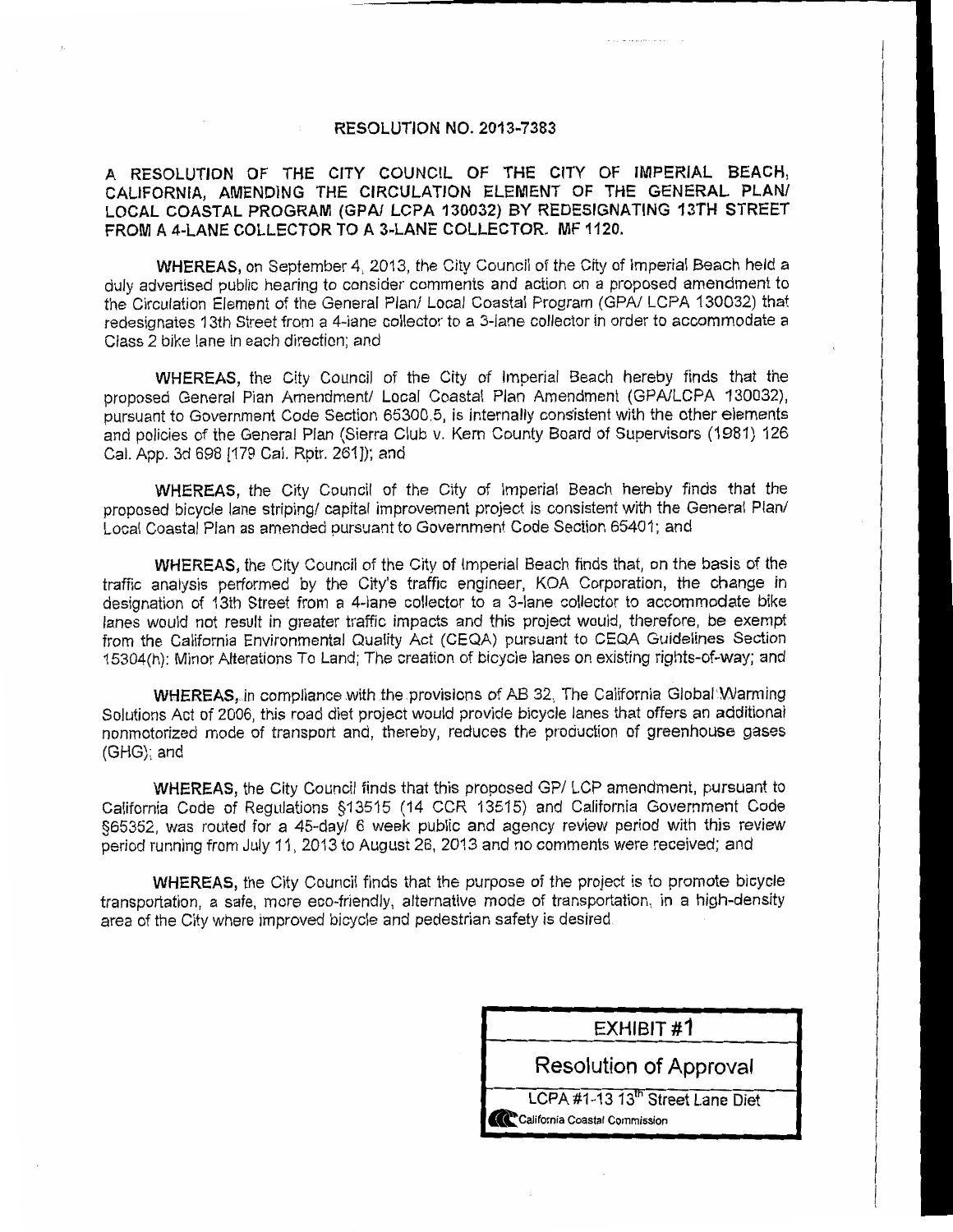Resolution No. 2013-7383 Page 3 of 3

SECTION 2: This amendment shall become effective only when certified by the California Coastal Commission pursuant to Section 30514 of the California Public Resources Code.

Appeal Process under the California Code of Civil Procedure (CCP): The time within which judicial review of a City Council decision must be sought is governed by Section 1094.6 of the CCP. A right to appeal a City Council decision is governed by CCP Section 1094.5 and Chapter 1.18 of the Imperial Beach Municipal Code.

PROTEST PROVISION: The 90-day period in which any party may file a protest, pursuant to Government Code Section 66020, of the fees, dedications or exactions imposed on this development project begins on the date of the final decision.

PASSED, APPROVED, AND ADOPTED by the City Council of the City of Imperial Beach at its meeting held on the 4<sup>th</sup> day of September 2013, by the following vote:

| AYES: COUNCILMEMBERS: SPRIGGS, BILBRAY, PATTON, BRAGG, JANNEY |  |  |
|---------------------------------------------------------------|--|--|
| NOES: COUNCILMEMBERS: NONE                                    |  |  |
| ABSENT: COUNCILMEMBERS: NONE                                  |  |  |

**JAMES**  $\mathbf{C}$ JANNEY, MAYOR

ATTEST.

JACQUELINE M. H dLERK

PROVED AS TO FORM:

FOR JENNIFER M. LYON

CITY ATTORNEY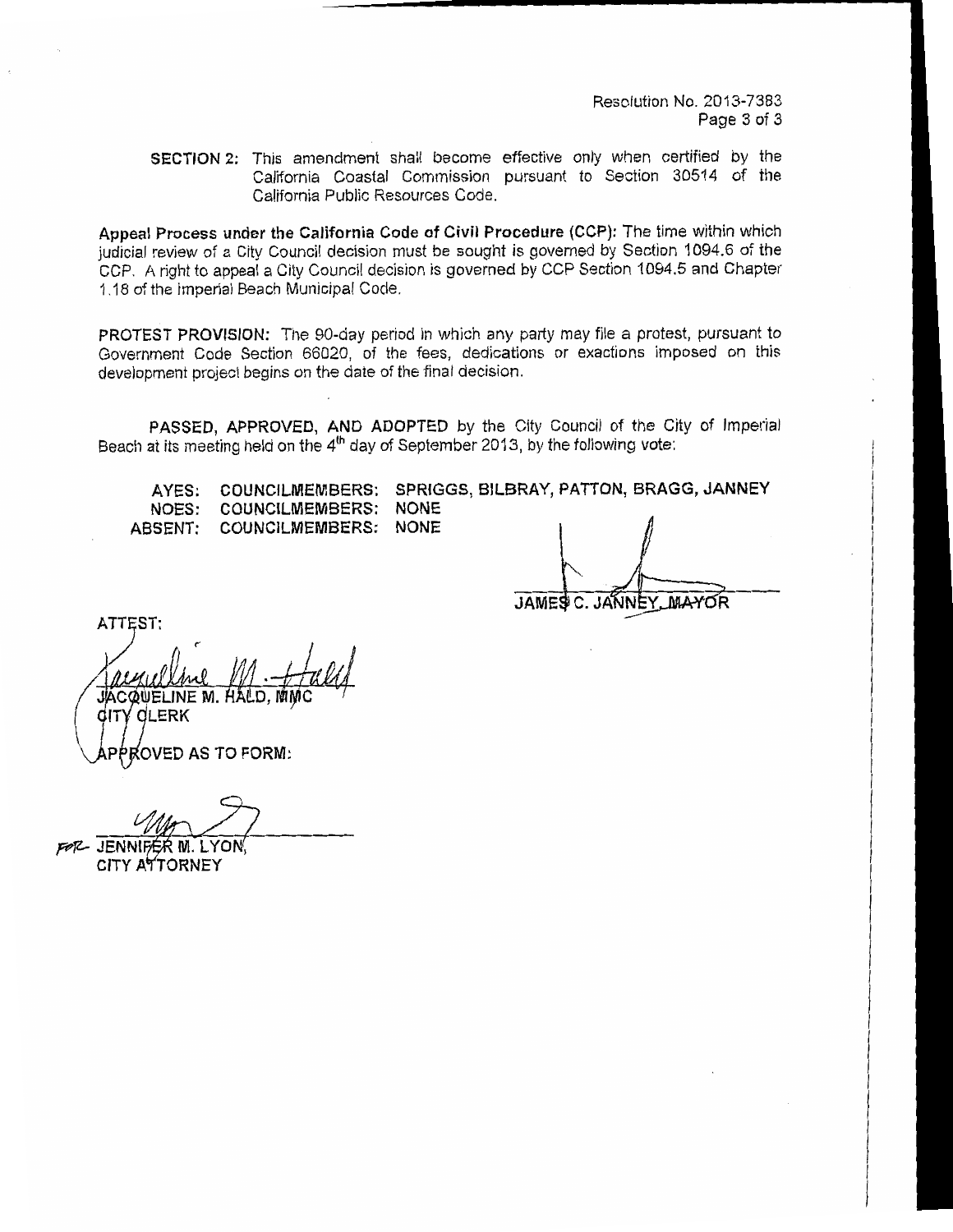